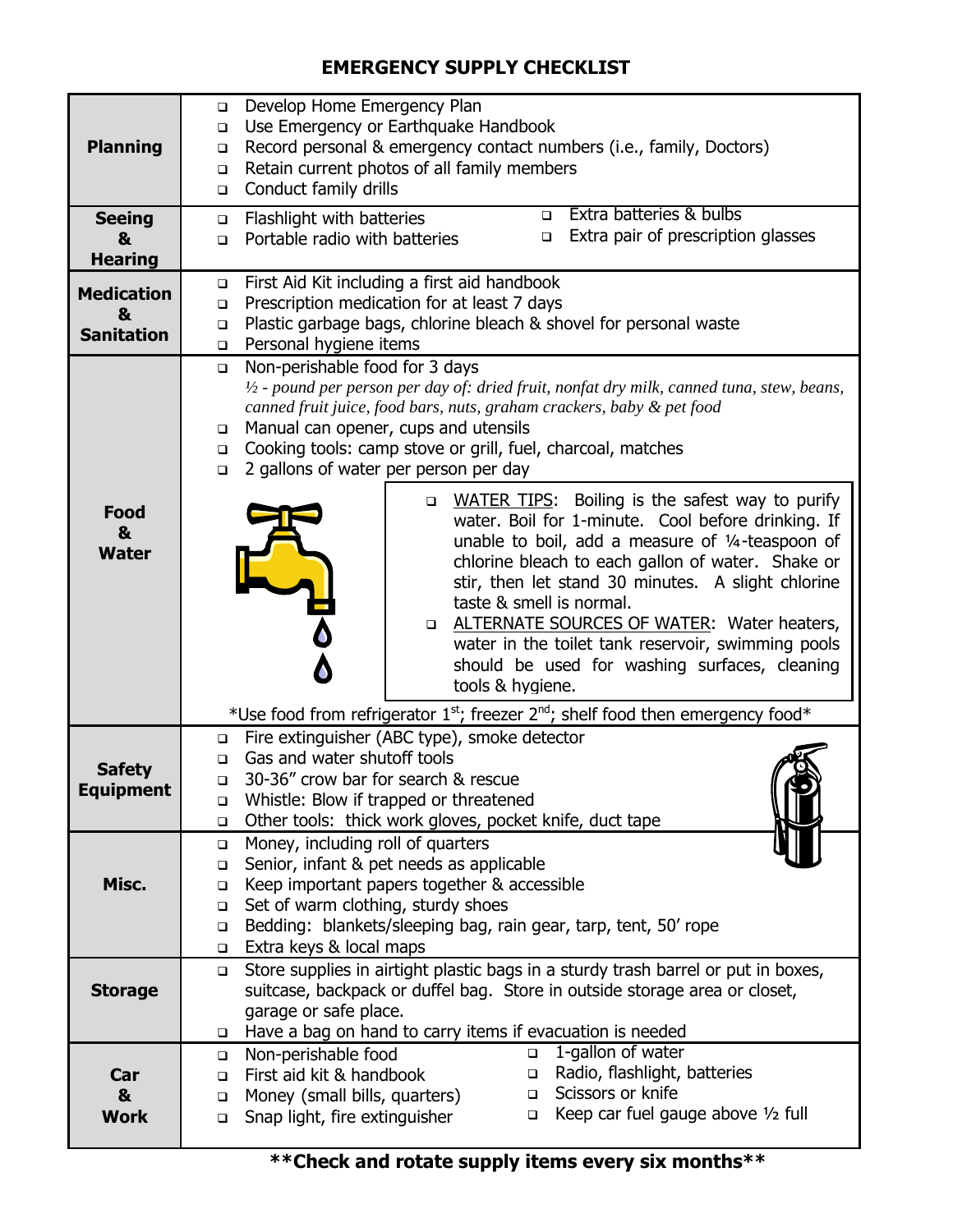## **Specialty Items for Emergency Kits**

#### **Remember, family members with special needs, such as infants, elderly and disabled persons.**

### **FOR BABY**

Formula **Diapers** Feeding bottles Powdered milk **Medications** Medicine dropper

#### **FOR ADULTS**

Heart or blood pressure medication Insulin Prescription medication Denture needs Contact lenses & supplies Extra eye glasses

### **Items for First Aid Kits**

#### **Assemble a first aid kit for your home and one for each car. A first aid kit should include:**

Adhesive bandages-various sizes 2-inch gauze pads (4-6) 4-inch gauze pads (4-6) Hypoallergenic adhesive tape Triangular bandages (2-3) 2-inch roller bandages (2-3) 3-inch roller bandages (2-3) **Scissors Tweezers** 

Moistened towellettes Antiseptic Triple anti-biotic ointment **Thermometer** Tongue blades Petroleum jelly Assorted safety pins Latex gloves (2-4 pr) **Sunscreen** 

Learn **First Aid & CPR skills**. Contact your local American Red Cross chapter for information & training.